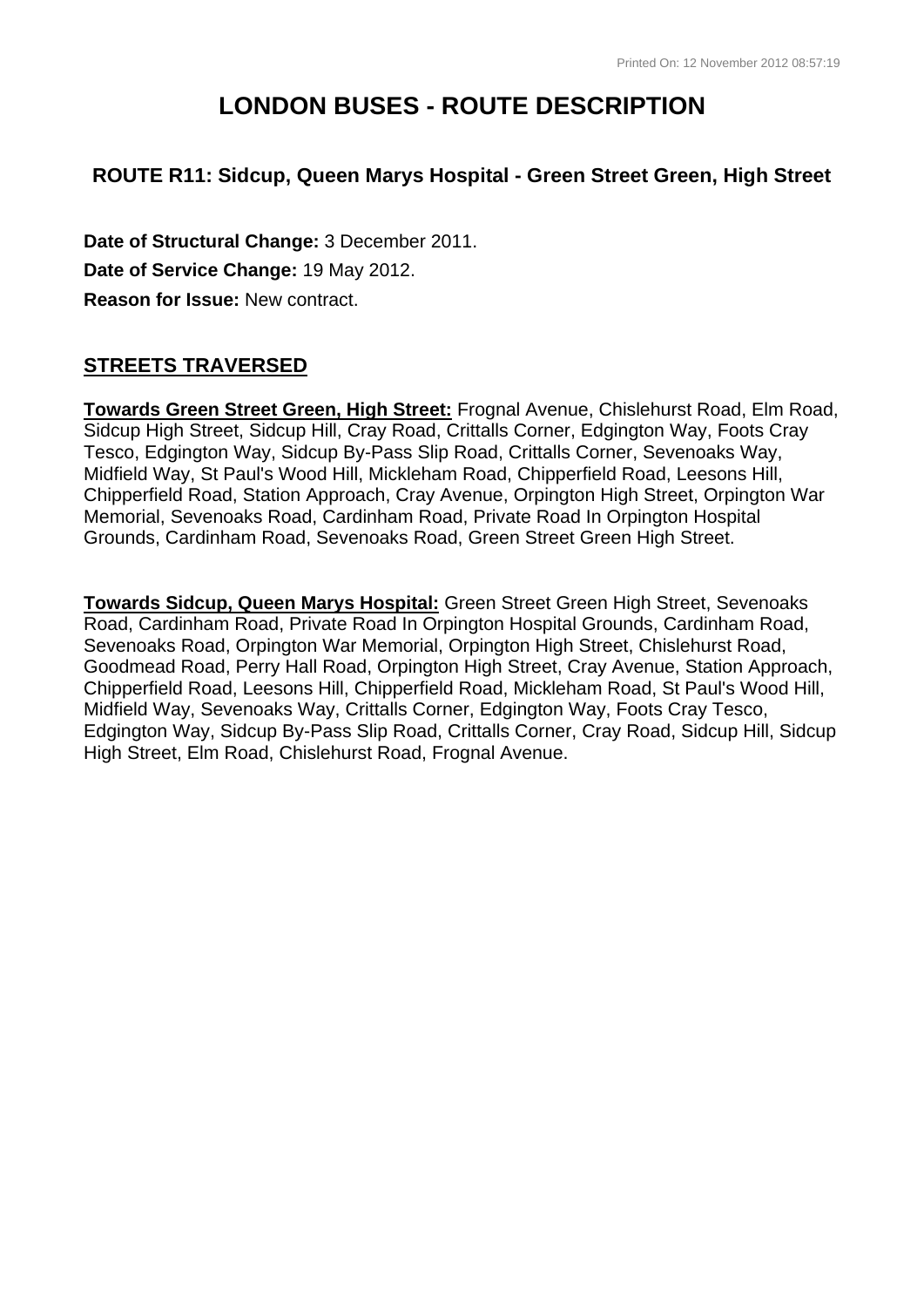# **AUTHORISED STANDS, CURTAILMENT POINTS, & BLIND DESCRIPTIONS**

Please note that only stands, curtailment points, & blind descriptions as detailed in this contractual document may be used.

#### **SIDCUP, QUEEN MARY'S HOSPITAL, REAR STAND**

Public stand for one bus on route R11 at rear of bus bay on east side of west arm of Frognal Avenue immediately north of exit road into Chislehurst Road from hospital grounds and extending 19 metres north.

Buses proceed from Frognal Avenue direct to stand, departing to Frognal Avenue. Set down in Frognal Avenue, at Stop HE (35713 - Sidcup / Queen Mary's Hospital, Last Stop on LOR: 35713 - Sidcup / Queen Mary's Hospital) and pick up in Frognal Avenue, at Stop HE (35713 - Sidcup / Queen Mary's Hospital, First Stop on LOR: 35713 - Sidcup / Queen Mary's Hospital).

| <b>AVAILABILITY:</b>   | At any time.                                                                |
|------------------------|-----------------------------------------------------------------------------|
|                        | OPERATING RESTRICTIONS: No more than 1 bus on Route R11 should be scheduled |
|                        | to stand at any one time.                                                   |
| <b>MEAL RELIEFS:</b>   | No meal relief vehicles to stand at any time.                               |
| <b>FERRY VEHICLES:</b> | No ferry vehicles to park on stand at any time.                             |
| <b>BLIND DISPLAY:</b>  | Queen Mary's Hospital.                                                      |

## **FOOTS CRAY, TESCO (from GREEN STREET GREEN, HIGH STREET)**

Private stand for 2 buses on west side of service road between petrol station and turning circle commencing opposite wooden-gated entrance to Tesco private vehicle parking area and extending 30 metres south.

Buses proceed from Foots Cray Tesco direct to stand, departing to Foots Cray Tesco. Set down in Foots Cray Tesco, at Stop FY (OC579 - Foots Cray Tesco, Last Stop on LOR: OC579 - Foots Cray Tesco) and pick up in Foots Cray Tesco, at Stop FY (OC579 - Foots Cray Tesco, First Stop on LOR: OC579 - Foots Cray Tesco).

| AVAILABILITY:                  | At any time.                                    |
|--------------------------------|-------------------------------------------------|
| <b>OPERATING RESTRICTIONS:</b> | Unscheduled curtailments only                   |
| <b>MEAL RELIEFS:</b>           | No meal relief vehicles to stand at any time.   |
| <b>FERRY VEHICLES:</b>         | No ferry vehicles to park on stand at any time. |
| <b>BLIND DISPLAY:</b>          | Foots Cray, Tesco.                              |